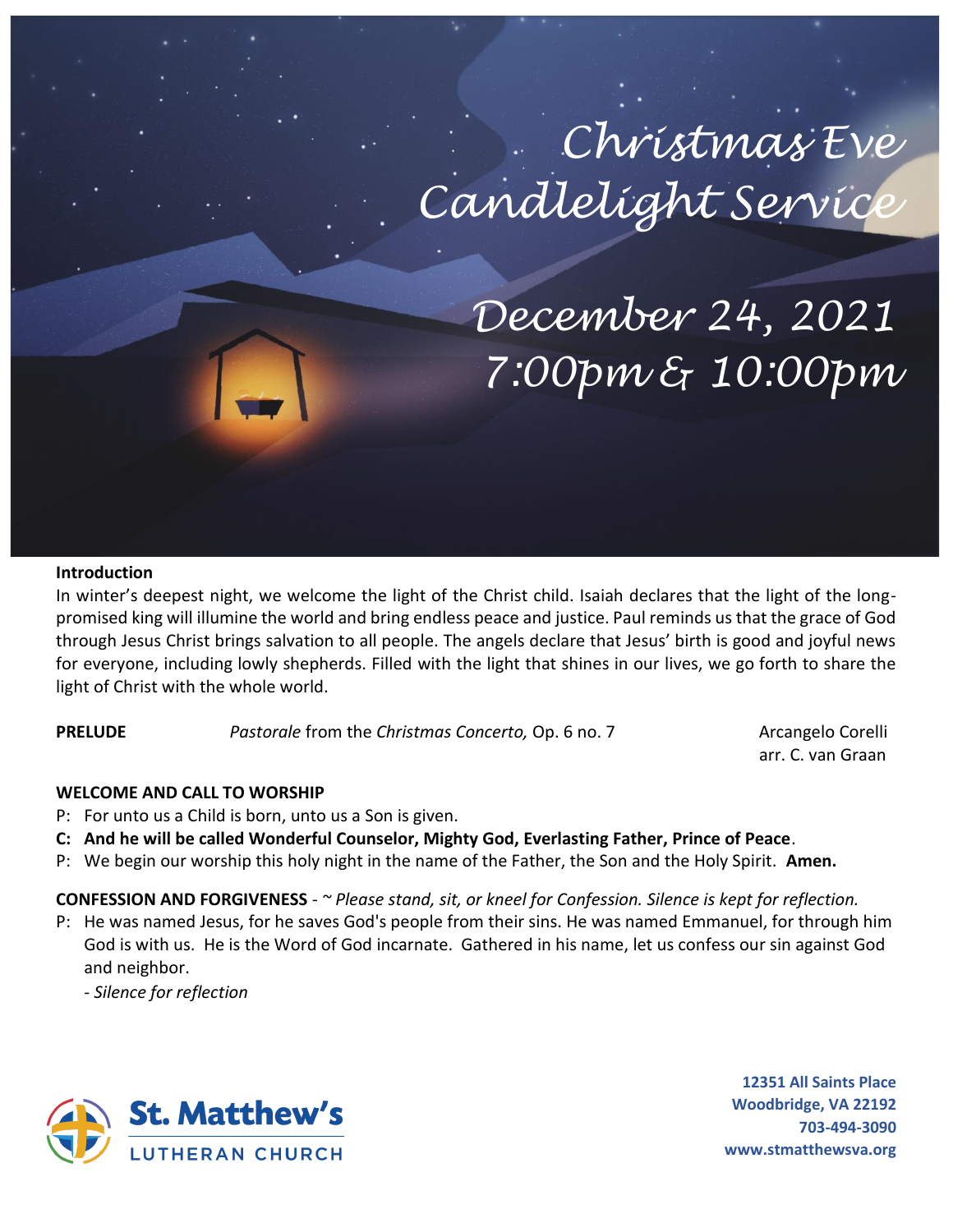- **P:** Gracious God,
- **C: in Christ Jesus you came among us as a light shining into the darkness of the world. We confess our failure to be led by your light. Forgive us and renew our hope, so we may live in the light of your grace, and welcome the truth of Christ the Lord.**
- P: I bring to you good news of great joy for all the people: To you is born this day in the city of David, a Savior, who is Christ the Lord; in him all your sins are forgiven. **Amen**



*O Come, All Ye Faithful***, Verses 1 & 3 ELW 283**

Text: attr. John Francis Wade, 1711-1786; tr. Frederick Oakeley, 1802-1880, sts. 1, 3-4; tr. unknown, st. 2 Music: ADESTE FIDELES, attr. John Francis Wade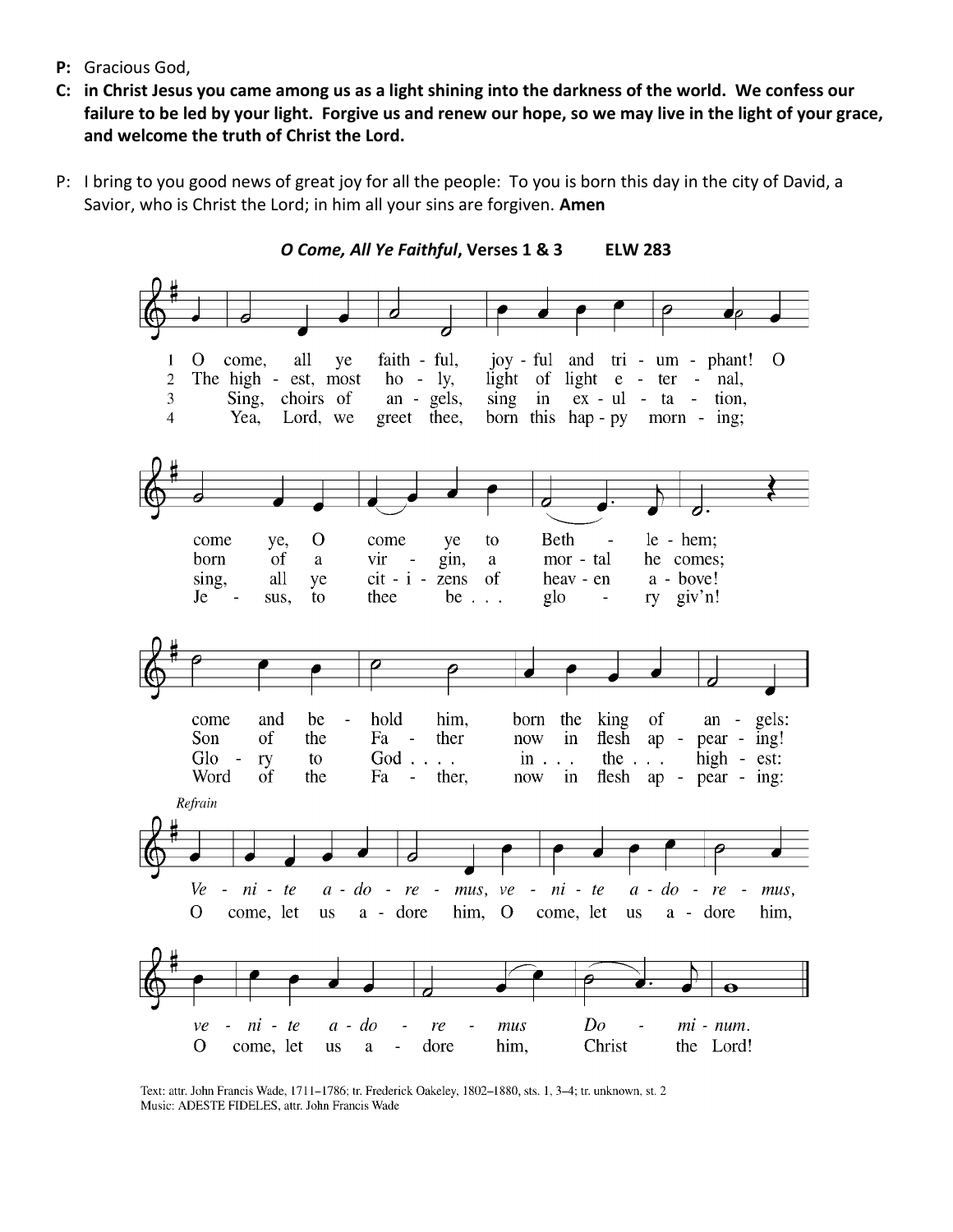# **INVOCATION**

- P: The Word of God was made flesh and dwelt among us full of truth and grace.
- **C: O come let us adore him.**
- P: May the light, the peace and the hope of Christ be with you.
- **C: And also with you.**

**LIGHTING OF THE ADVENT WREATH 7pm:** Sienna Lambert, Chloe Ouellette  **10pm:** Pat Hartline

We praise you, O God, for the light you bring, from even before you were born. As we light the candles of this wreath and the center Christ candle, keep us mindful that they all point back to you, and your love, light, peace and joy. Enlighten us with your grace, that we may find the Christ that is in us all. Grant this through Christ our Lord, whose coming is certain and whose day draws near.

![](_page_2_Figure_8.jpeg)

Text: Cameroon traditional Music: HE CAME DOWN, Cameroon traditional

### **PRAYER OF THE DAY**

P: The Lord be with you.

# **C: And also with you.**

P: Let us pray… Almighty God, you made this holy night shine with the brightness of the true Light. Grant that here on earth we may walk in the light of Jesus' presence and in the last day wake to the brightness of his glory; through your Son, Jesus Christ our Lord, who lives and reigns with you and the Holy Spirit, one God, now and forever. **Amen.**

### **THE PEACE**

P: For unto us a Child is born, unto us a Son is given. And his name is Wonderful Counselor, Mighty God, Everlasting Father, Prince of Peace, and of the increase of his rule and peace there will be no end. May his peace be with you this night and always.

**C: And also with you.** ~ *Please share a sign of God's peace with those around you.*

*~Please be seated*

|  | ANTHEM 7 & 10 pm - Senior Choir | Christ is Born! | Miller |
|--|---------------------------------|-----------------|--------|
|--|---------------------------------|-----------------|--------|

### **FIRST LESSON Isaiah 9:2-7**

The people who walked in darkness have seen a great light; those who lived in a land of deep darkness on them light has shined.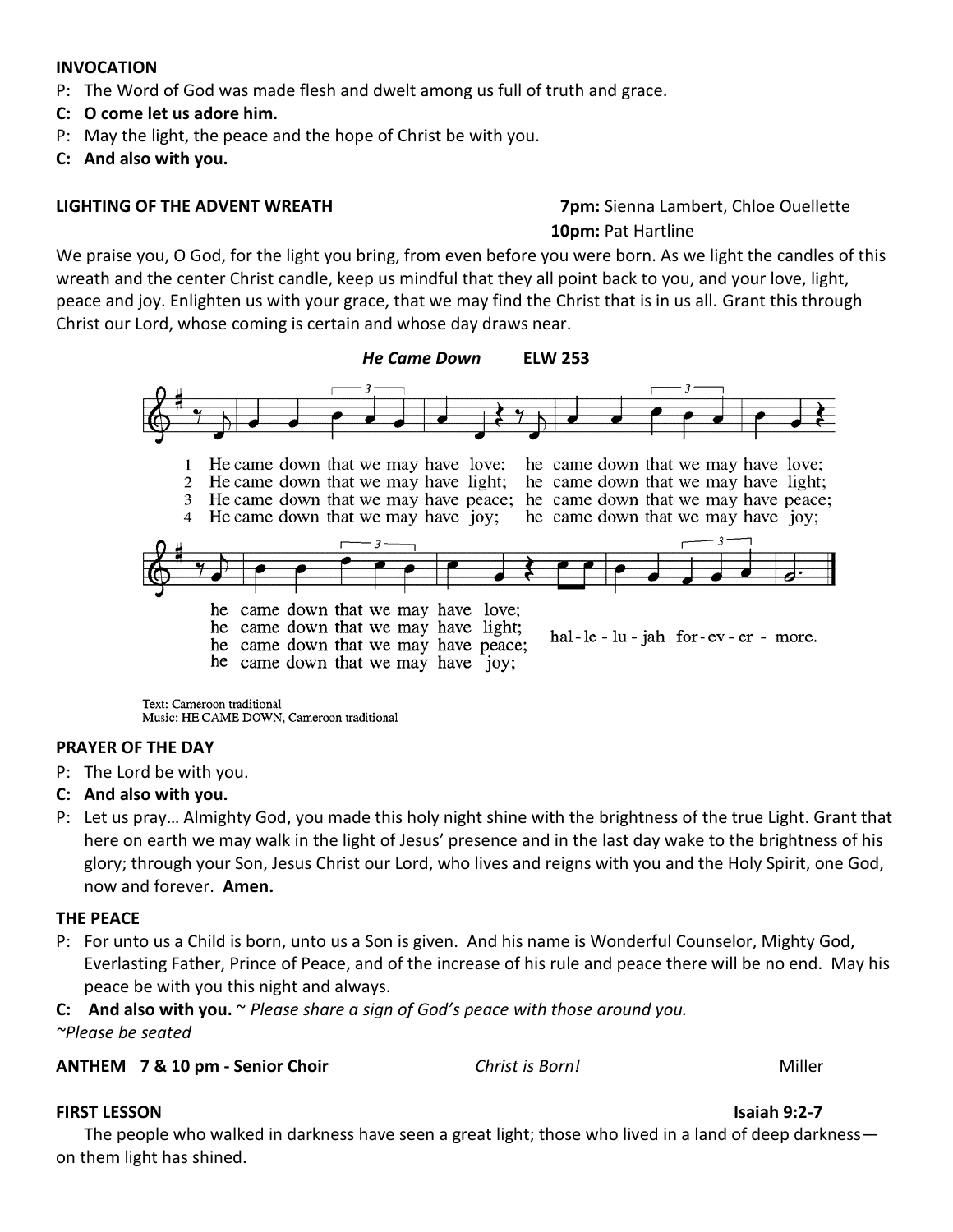You have multiplied the nation, you have increased its joy; they rejoice before you as with joy at the harvest, as people exult when dividing plunder. For the yoke of their burden, and the bar across their shoulders, the rod of their oppressor, you have broken as on the day of Midian. For all the boots of the tramping warriors and all the garments rolled in blood shall be burned as fuel for the fire.

For a child has been born for us, a son given to us; authority rests upon his shoulders; and he is named Wonderful Counselor, Mighty God, Everlasting Father, Prince of Peace. His authority shall grow continually, and there shall be endless peace for the throne of David and his kingdom. He will establish and uphold it with justice and with righteousness from this time onward and forevermore. The zeal of the LORD of hosts will do this. *The Word of the Lord;* **Thanks be to God***.*

![](_page_3_Figure_2.jpeg)

Text: Luke Wadding, d. 1686, alt.<br>Music: SUSSEX CAROL, English traditional

**GOSPEL Luke 2:1-20**

### *The holy Gospel according to Luke the 2nd chapter… Glory to you, O Lord.*

In those days a decree went out from Emperor Augustus that all the world should be registered. This was the first registration and was taken while Quirinius was governor of Syria. All went to their own towns to be registered. Joseph also went from the town of Nazareth in Galilee to Judea, to the city of David called Bethlehem, because he was descended from the house and family of David. He went to be registered with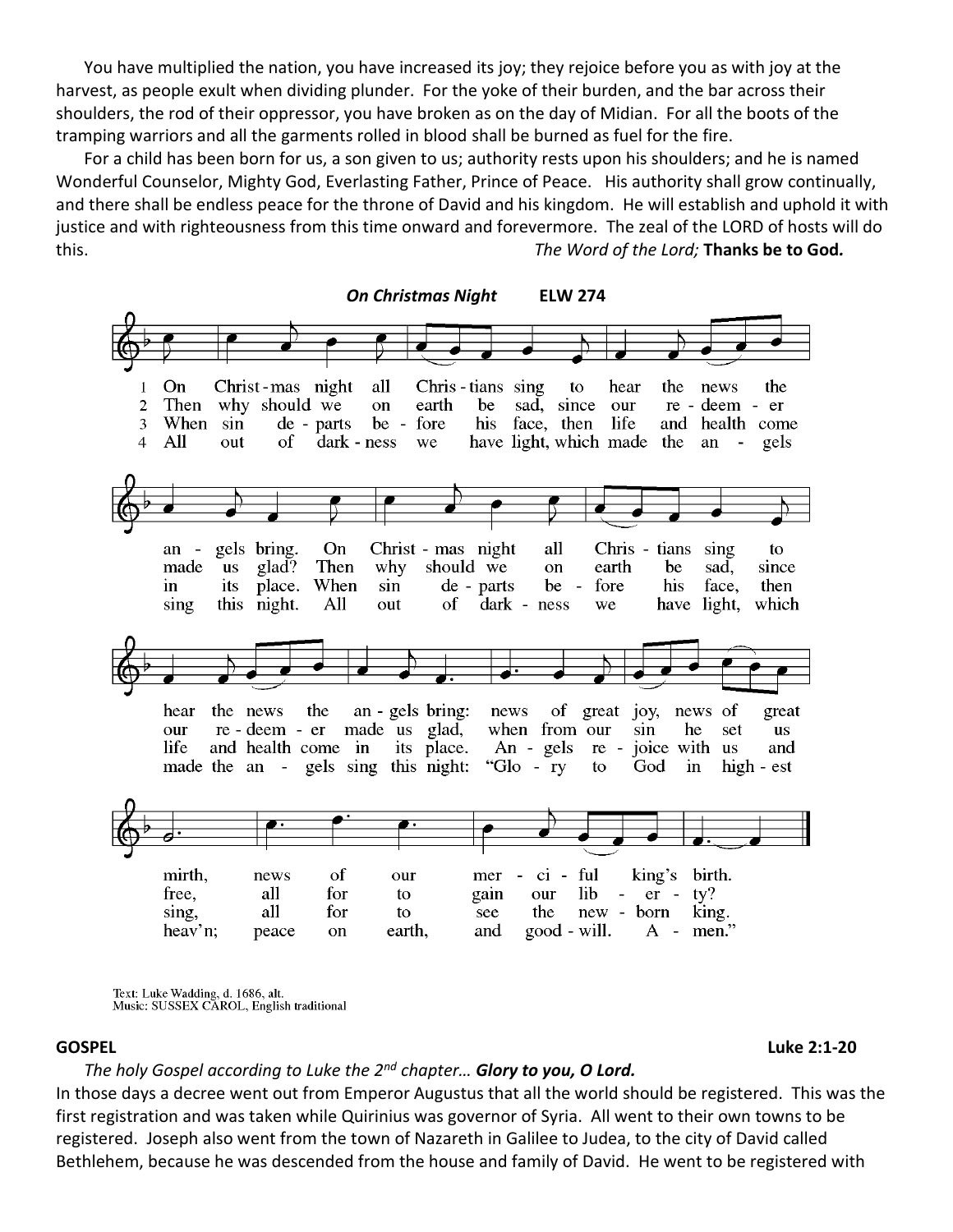Mary, to whom he was engaged and who was expecting a child. While they were there, the time came for her to deliver her child. And she gave birth to her firstborn son and wrapped him in bands of cloth, and laid him in a manger, because there was no place for them in the inn.

In that region there were shepherds living in the fields, keeping watch over their flock by night. Then an angel of the Lord stood before them, and the glory of the Lord shone around them, and they were terrified. But the angel said to them, "Do not be afraid; for see—I am bringing you good news of great joy for all the people: to you is born this day in the city of David a Savior, who is the Messiah, the Lord. This will be a sign for you: you will find a child wrapped in bands of cloth and lying in a manger." And suddenly there was with the angel a multitude of the heavenly host, praising God and saying, "Glory to God in the highest heaven, and on earth peace among those whom he favors!"

When the angels had left them and gone into heaven, the shepherds said to one another, "Let us go now to Bethlehem and see this thing that has taken place, which the Lord has made known to us." So they went with haste and found Mary and Joseph, and the child lying in the manger. When they saw this, they made known what had been told them about this child; and all who heard it were amazed at what the shepherds told them. But Mary treasured all these words and pondered them in her heart. The shepherds returned, glorifying and praising God for all they had heard and seen, as it had been told them.

*Word of God, words of life;* **Praise to you, O Christ**

**A CHRISTMAS MESSAGE** Pastor Kirsten Laderach, *Interim*

![](_page_4_Figure_6.jpeg)

Text: African American spiritual, refrain; John W. Work Jr., 1872-1925, stanzas, alt. Music: GO TELL IT, African American spiritual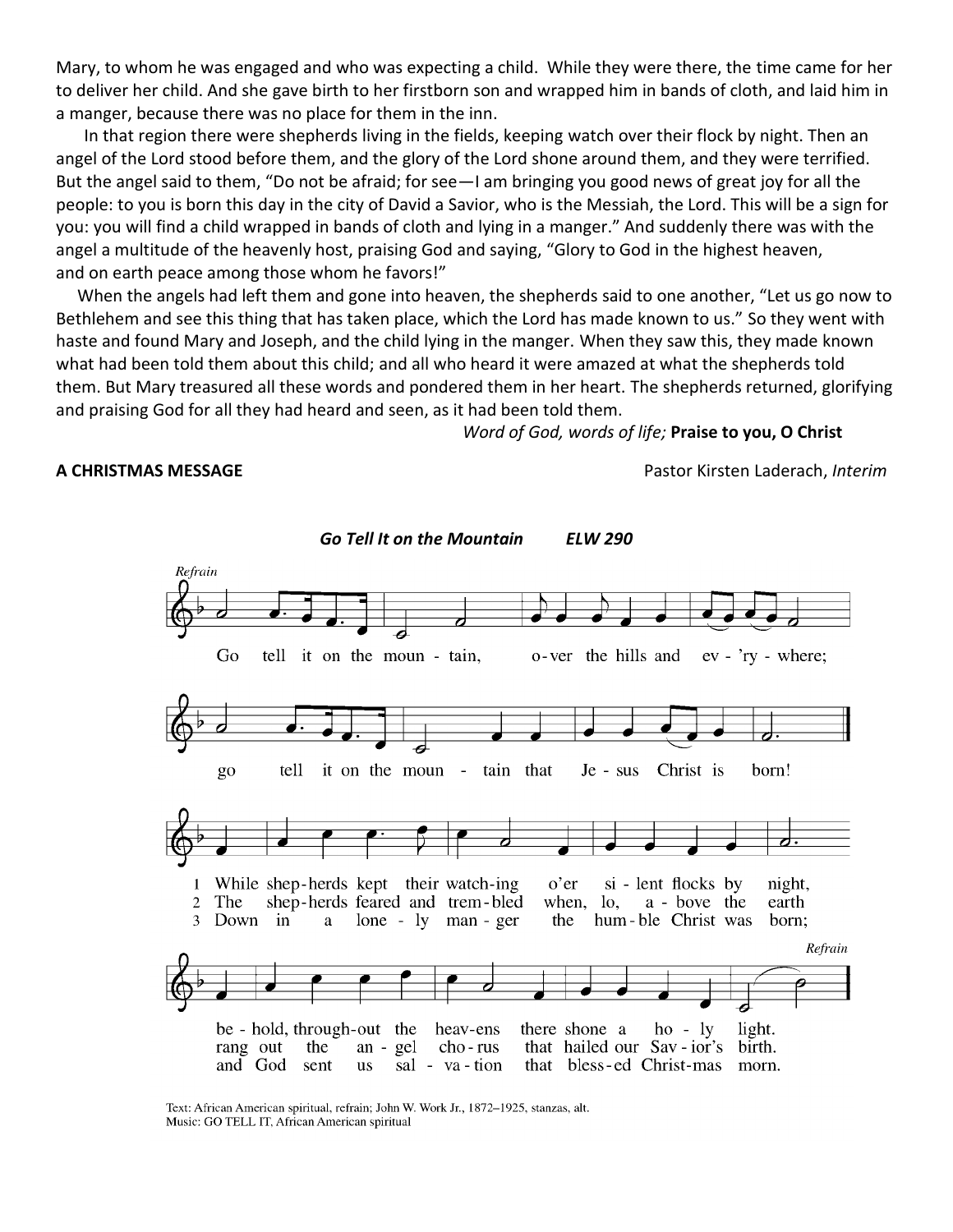# **THE PRAYERS**

- P: Glory to God in the highest,
- **C: and peace to God's people on earth.**
- P: Blessed are you, Prince of Peace. You rule the earth with truth and justice.
- **C: Send your gift of peace to all nations of the world.**
- P: Blessed are you, Wonderful Counselor. You enlighten the heart with steadfast love.
- **C: Enliven your church that it might bear good tidings of great joy to all people.**
- P: Blessed are you, Emmanuel. You promise to be with us even to the end of the age.
- **C: Open our eyes to see your presence in all who are hungry, lonely, or homeless.**
- P: Blessed are you, Son of Mary. You share our humanity.
- **C: Have mercy on the sick, the dying, and all who suffer this day.**
- P: Blessed are you, Son of God. You dwell among us as the Word made flesh.
- **C: Reveal yourself to us in word and sacrament that we may bear your light to all the world. Amen**

# **RECEPTION OF TITHES AND OFFERINGS**

**Offering** We give thanks to God by offering the gifts we have been given for the sake of the world. In lieu of passing the offering plate, we invite you to place your donations in the plate as you leave the sanctuary, or donate online at stmattewsva.org/give. Your offerings go toward the mission of the church and allow us to respond to the needs of our congregation and community.

| <b>MUSIC AT THE OFFERING 7pm:</b> Let All Mortal Flesh Keep Silence | arr. Mark Hayes & Marvin Gaspard |
|---------------------------------------------------------------------|----------------------------------|
| <b>10pm:</b> Some Children See Him (duet)                           | Alfred Burt/Wihla Hutson         |

# **OFFERING SONG ~***Please stand*

 *What Feast of Love ELW 487 (tune Greensleeves)*

**What feast of love is offered here; what banquet come from heaven? What food of everlasting life, what gracious gift is given? This, this is Christ the king, the bread come down from heaven. Oh, taste and see and sing! How sweet the manna given!**

# **OFFERTORY PRAYER**

- P: Blessed are you,
- **C: O God of all creation. Through your goodness we have these gifts to share. Receive our offerings, and nourish us at your holy table, that your Word may take flesh in our lives; for the sake of Him who gave himself for us, Jesus Christ our Lord. Amen.**

# **GREAT THANKSGIVING** *(spoken)*

- P: The Lord be with you.
- **C: And also with you.**
- P: Lift up your hearts.
- **C: We lift them to the Lord.**
- P: Let us give thanks to the Lord our God.
- **C: It is right to give our thanks and praise.**
- P: It is right and proper that we should at all times and in all places offer thanks and praise to you, O Lord, Holy Father, through Christ our Lord. In the wonder and mystery of the Word made flesh you have opened the eyes of faith to a new and radiant vision of your glory; that, beholding the God made visible, we may be drawn to love the God whom we cannot see. And so, with the Church on earth and the hosts of heaven, we praise your name and join their unending hymn: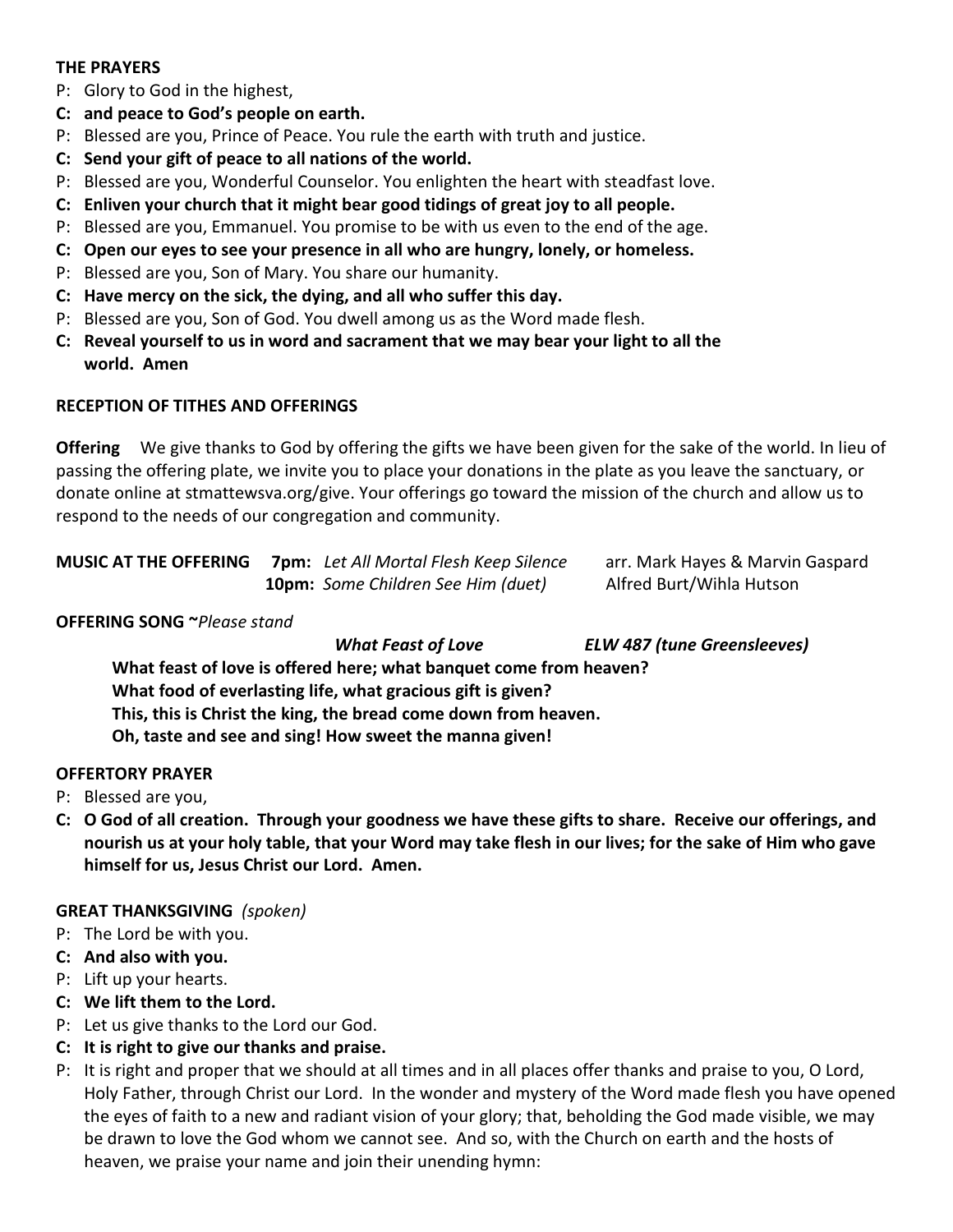![](_page_6_Figure_1.jpeg)

# **EUCHARISTIC PRAYER**

P: In the night in which he was betrayed…

# **THE LORD'S PRAYER**

**Our Father in heaven, hallowed be your name. Your kingdom come, your will be done, on earth as in heaven. Give us today our daily bread. Forgive us our sins as we forgive those who sin against us. Save us from the time of trial and deliver us from evil. For the kingdom, the power, and the glory are yours now and forever. Amen.**

# **INVITATION TO COMMUNION**

P: So, come to this table, You who have much faith and you who would like to have more. You who have been to this sacrament often, and you who have not been for a long time. You who have tried to follow Jesus, and you who have failed. Come. It is Christ who invites us to meet him here. These are the gifts of God for the people of God.

**Amen.**

**COMMUNION** *~Please be seated~* All who believe Jesus is present in this sacrament are invited to receive the bread and wine. In lieu of coming forward to the chancel to receive communion, please remain seated and receive communion from your pew. Know that if you only take the bread that you have fully communed. Whether you are receiving communion at in-person worship or if you are receiving communion at home, we extend to you:*The body of Christ given for you. And the blood of Christ shed for you.*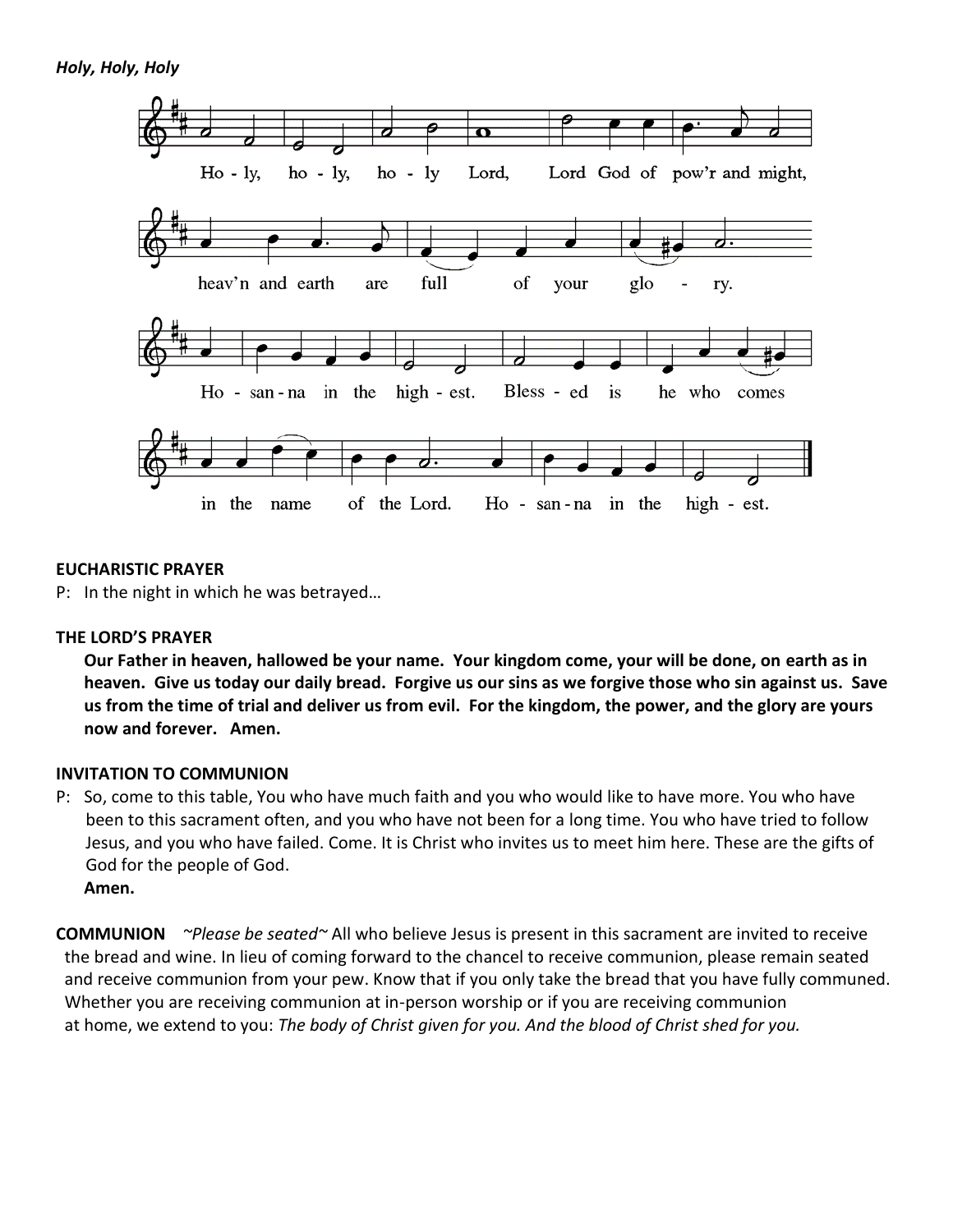![](_page_7_Figure_0.jpeg)

# **COMMUNION BLESSING**

P: May the grace and peace of our Lord Jesus Christ and the gifts of his body and blood strengthen and unite us now and forever. **Amen.**

# **PRAYER AFTER COMMUNION**

- P: Let us pray… Gracious God,
- **C: we thank you, wondrous God, for Jesus, God with us, in these gifts of bread and wine. As we have shared this feast of love, strengthen us to share your love with all the world. In Jesus' name we pray. Amen.**

# **LIGHTING OF THE CANDLES**

# P: **A Gospel reading from John 1:1-9**

In the beginning was the Word, and the Word was with God, and the Word was God. He was in the beginning with God. All things came into being through him, and without him not one thing came into being. What has come into being in him was life, and the life was the light of all people. The light shines in the darkness, and the darkness did not overcome it.

There was a man sent from God, whose name was John. He came as a witness to testify to the light, so that all might believe through him. He himself was not the light, but he came to testify to the light. The true light, which enlightens everyone, was coming into the world.

Arise and shine, you people of God, for your light has come, and the glory of the Lord has risen upon you. For behold darkness shall cover the earth and a thick darkness the people; but the Lord will rise upon you, and his glory will be seen upon you. And nations shall come unto your light, and kings to the brightness of your rising.

Jesus said, I am the light of the world; whoever follows me will not walk in darkness but will have the light of life. The light of Christ is shining in the darkness and the darkness has not overcome it.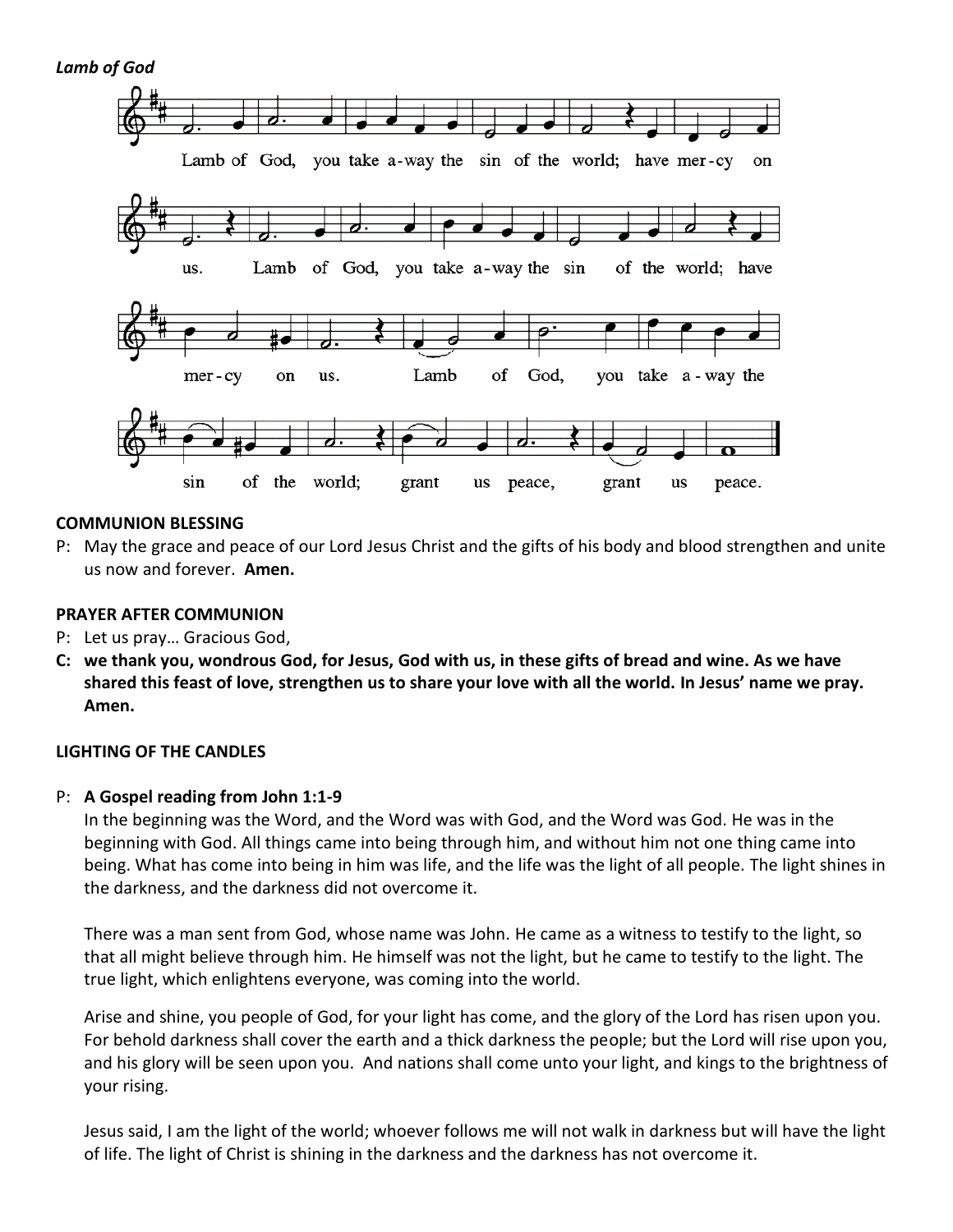![](_page_8_Figure_1.jpeg)

Text: Joseph Mohr, 1792-1849; tr. John F. Young, 1820-1885 Music: STILLE NACHT, Franz Gruber, 1787-1863

### **PRAYER**

P: Almighty God, you made this holy night shine with the brightness of the true Light. Grant that here on earth we may walk in the light of Jesus' presence and in the last day wake to the brightness of his glory; through your only Son, Jesus Christ our Lord, who lives and reigns with you and the Holy Spirit, one God now and forever. **Amen.**

### **BENEDICTION**

- P: The child is born! **Alleluia!**
- P: Emmanuel! **Our God has come among us!**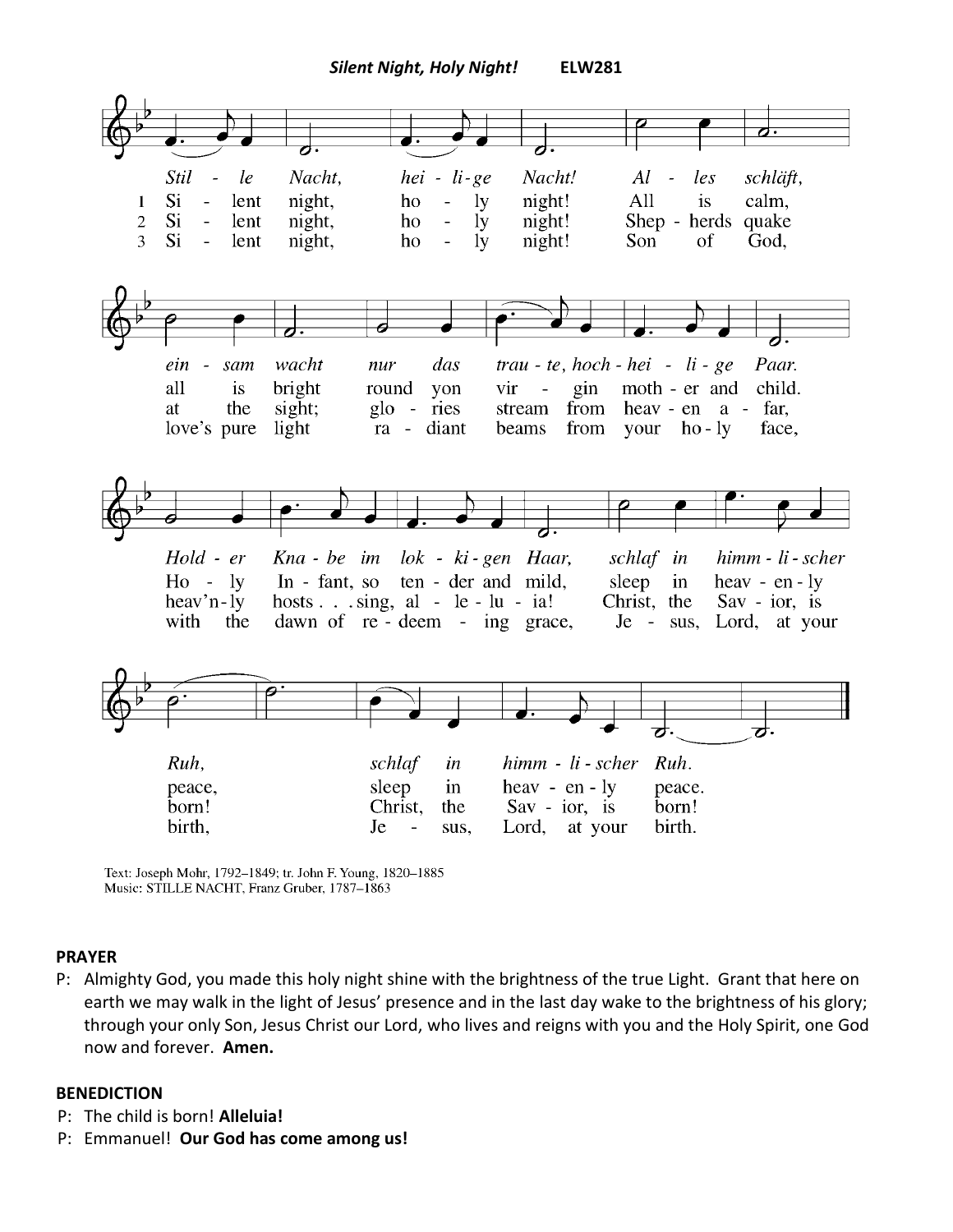P: Go on your way and leave this place rejoicing, spreading the Good News wherever you go, sharing God's love and promise with all whom you meet. And may the love of our Creator, the joy of the Spirit, and the peace of the Christ-child be with you this Christmas and evermore. **Amen!**

# **DISMISSAL**

- P: Christ the Lord is born! Glory to God in the highest!
- **C: Peace to God's people on earth.**

**POSTLUDE\*** *In Dulci Jubilo* James Woodman *\*During the postlude, you are invited to exit the sanctuary or sit and enjoy the musical offering.*

☩ ☩ ☩ ☩ ☩ ☩ ☩ ☩ ☩ ☩ ☩ ☩ ☩ ☩ ☩

*Merry Christmas!*

We warmly welcome our visitors and guests. We invite you to join us again throughout the year. We gather each Sunday for worship at 10:00 am. Come, experience the joy and peace of Jesus Christ year round.

The Staff of St. Matthew's and the congregational council extend to members, families, and friends their best wishes for a blessed and joyous Christmas season and a Christ-filled New Year.

![](_page_9_Picture_9.jpeg)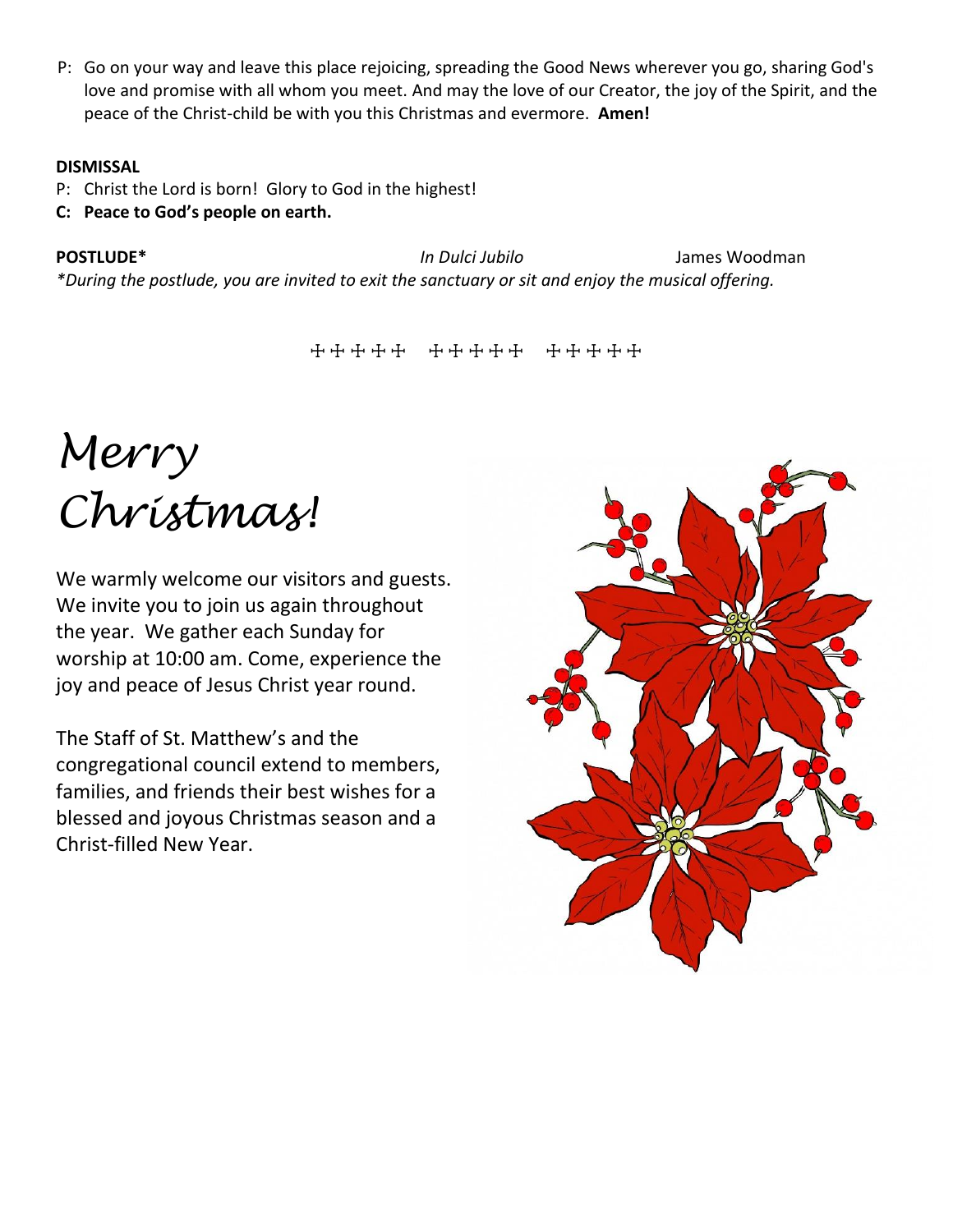![](_page_10_Picture_0.jpeg)

# ☩ ☩ ☩ ☩ ☩ ☩ ☩ ☩ ☩ ☩ ☩ ☩ ☩ ☩ ☩ ☩ ☩ ☩ ☩ ☩ ☩ ☩ ☩ ☩ ☩

Ministers: ALL the People of St. Matthew's Interim Pastor: Rev. Kirsten Laderach kladerach kladerach@stmatthewsva.org Music/Choir Director: Kathy Lundgren                   klundgren@stmatthewsva.org Organist: Melvin Goodwyn mmgoodwyn@gmail.com Administrative Assistant: Patti Hinson building the stmatthews@stmatthewsva.org Strings: Eugene and Kate Dovgalyuk Piano: Courtney Chamberlin Fetchko Percussion: Deron and Gaye DeCesare Duet: Doug Baumgardt, Kathy Lundgren Lector: Angela Allen Ushers: Angela Allen, Mike Craighead Tech Volunteers: Chris Moessner, Steve Payne, Joyce Forbes, Lacey Minihan

☩ ☩ ☩ ☩ ☩

For announcements and upcoming events, please go to our website at www.stmatthewsva.org.

The church office will be closed Monday, December 27<sup>th</sup>, and Friday, December 31<sup>st</sup>.

All contributions must be received by close of business on Friday, December  $31<sup>st</sup>$  to be credited toward your 2021 giving statement. The offerings received on Sunday, January 2, 2022 will be credited to your 2022 Giving.

# **Sunday, December 26th , 10:00am, A Service of Lessons and Carols – The Story of the Birth of Jesus Christ**

**Plan to join us for Sunday school classes at St. Matthew's in 2022!** There will be weekly classes for ages PreK-Adult beginning January 9<sup>th</sup> on Sunday mornings from 11:15-noon. For more information, please check the Faith Formation page on our website (www.stmatthewsva.org/faithformation) or contact Gretchen Wilcox at gretchenwilcox@verizon.net.

**Saturday, January 22nd , 7:00am-11:30am**, St. Matthew's will be hosting another life-saving blood drive in the fellowship hall. Sign up today for your slot to donate at https://bit.ly/StMatthews0122

Texts and music of liturgy: Copyright Augsburg Fortress. All rights reserved. Reprinted by permission under Augsburg Fortress Liturgies Annual License #SB130973; Permission to reprint, podcast, and / or stream the music in this service obtained from ONE LICENSE with license #A-723531. All rights reserved. CCLI Copyright License 20449972 Size B and CCLI Active Streaming License 20449989 Size B. All rights reserved. Liturgy adapted from writings by Thom Shumer and liturgies from "Sundays and Seasons".